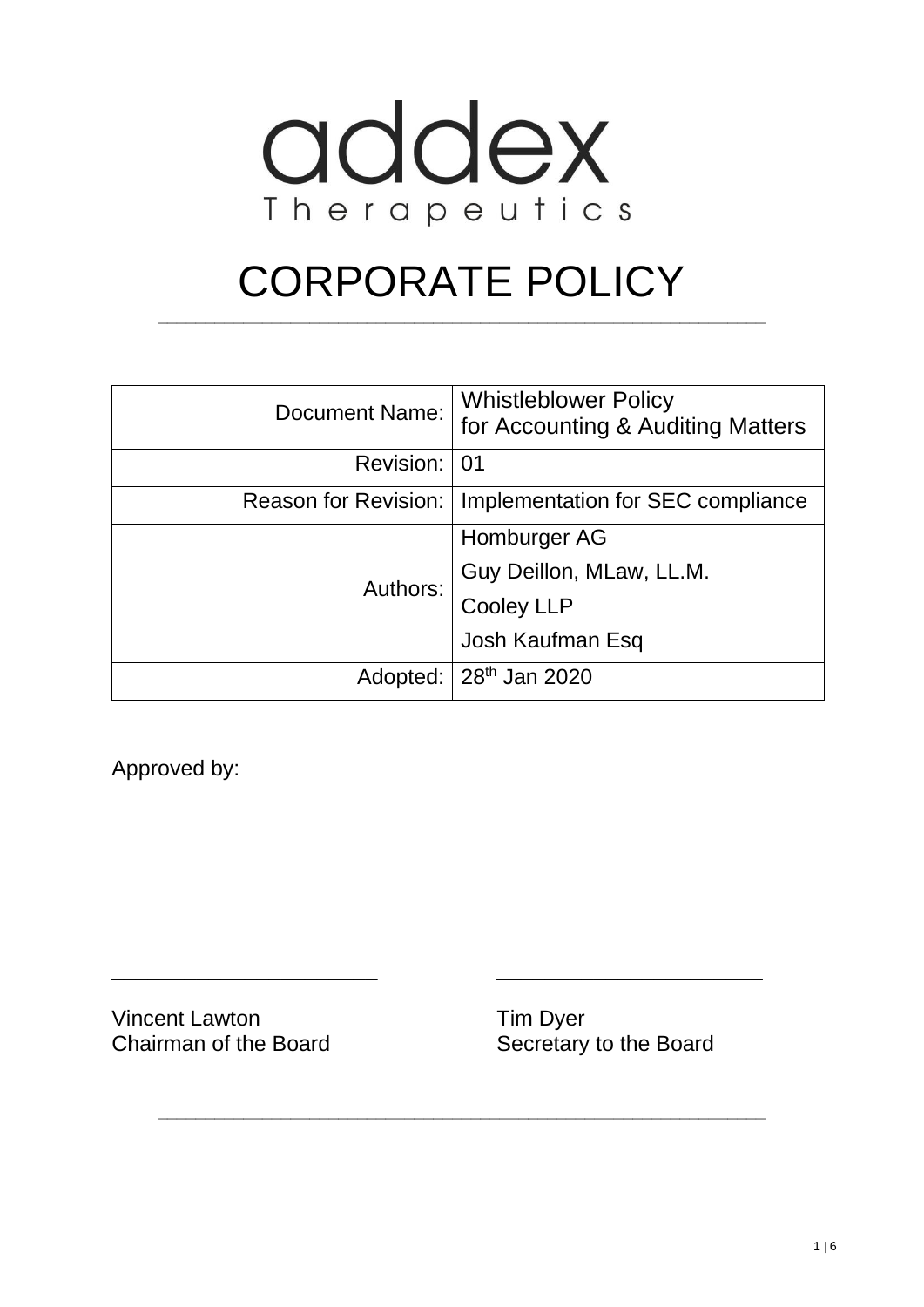|                         | Document Name: | <b>Whistleblower Policy</b> | addex       |
|-------------------------|----------------|-----------------------------|-------------|
| <b>CORPORATE POLICY</b> | Revision:      |                             |             |
|                         | Adopted:       | 28 <sup>th</sup> Jan 2020   | herapeutics |

## **TABLE OF CONTENTS**

| $\mathbf{1}$ . |                                                                          |  |
|----------------|--------------------------------------------------------------------------|--|
| 2.             |                                                                          |  |
| 3.             |                                                                          |  |
| 4.             |                                                                          |  |
| 5.             |                                                                          |  |
| 6.             |                                                                          |  |
| 7.             |                                                                          |  |
| 8.             |                                                                          |  |
|                | Appendix 1 – Details of the Compliance Hotline and Web-based Reporting 6 |  |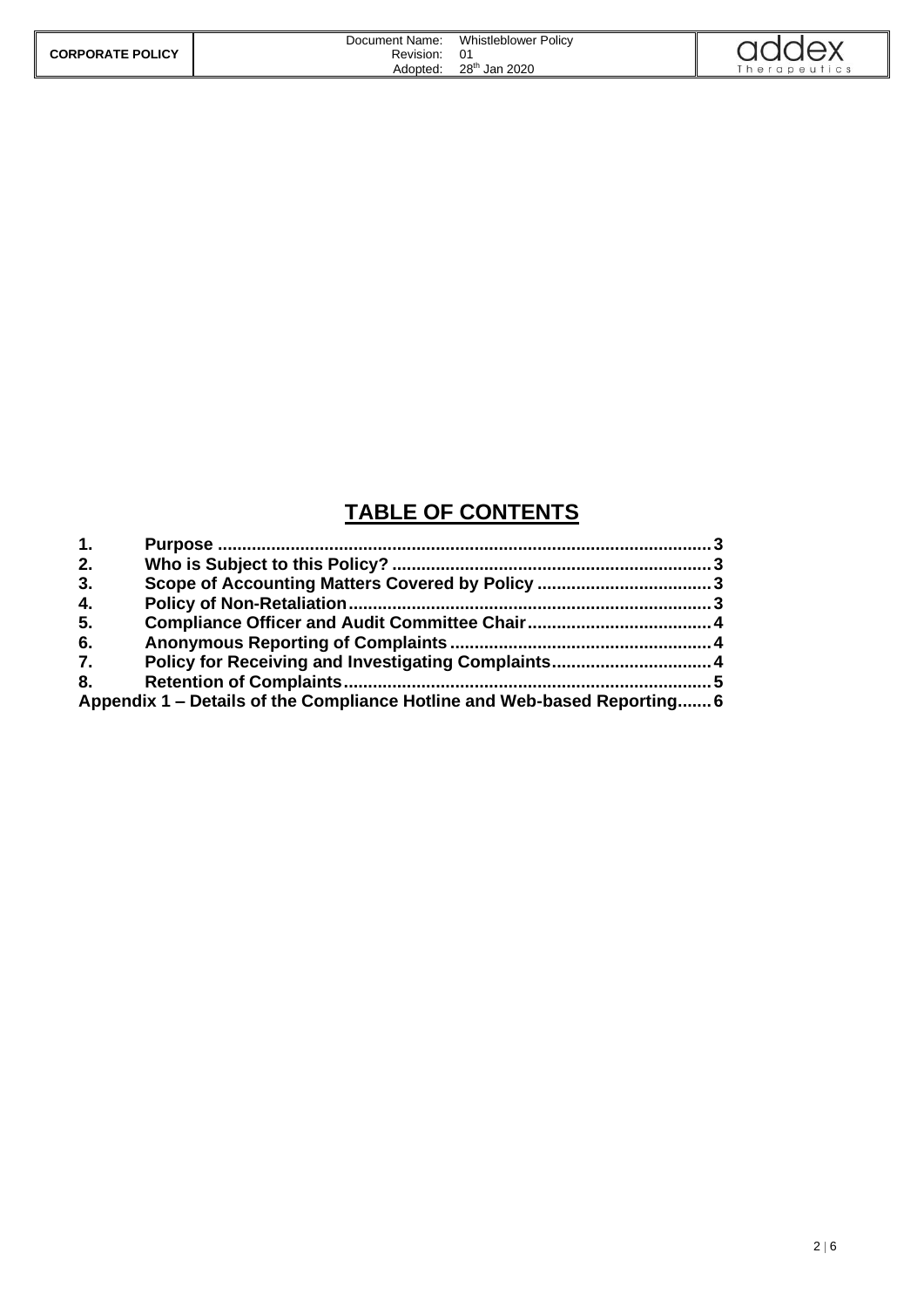| <b>CORPORATE POLICY</b> | Document Name:<br>Revision: | <b>Whistleblower Policy</b><br>- 01 | addex        |
|-------------------------|-----------------------------|-------------------------------------|--------------|
|                         | Adopted:                    | 28 <sup>th</sup> Jan 2020           | Therapeutics |

#### <span id="page-2-0"></span>**1. Purpose**

Addex Therapeutics Ltd, a company incorporated in Plan-les-Ouates/Geneva, Switzerland, and listed on the SIX Swiss Exchange (**SIX**) (**Addex**), and all the companies included in its consolidated financial statements (**Addex Group**) have to comply with all applicable laws of Switzerland, as well as the federal securities laws of the United States of America and the rules of the Nasdaq Stock Market LLC.

Addex is committed to complying with all laws and regulations that govern its business, including those that govern its accounting and auditing practices. Addex encourages open discussion within the workplace of its business practices. Addex will not tolerate conduct that is in violation of laws and regulations. If any employee of the Addex Group has a good faith complaint regarding a possible violation of law, regulation or policy, including with regard to accounting or auditing matters, Addex expects the employee to immediately report the complaint in accordance with this whistleblower policy (**Policy**).

The Audit Committee of Addex Board of Directors (the **Audit Committee**) has established these procedures to facilitate the reporting of complaints regarding accounting or auditing matters. The procedures govern (i) the receipt, retention and treatment of complaints regarding accounting, internal accounting controls or auditing matters and (ii) the confidential, anonymous submission of concerns regarding questionable accounting or auditing matters. This Policy is a supplement to Addex Organizational Rules and should be read in conjunction therewith.

This Policy is a binding directive issued by the Board of Directors of Addex.

<span id="page-2-1"></span>References in this Policy to one gender shall be deemed to include the other gender.

#### **2. Who is Subject to this Policy?**

This Policy applies to all members of the Board of Directors and all members of the Executive Management, and of the scientific advisory board of the Addex Group, as well as any employee or consultant of the Addex Group.

Other third parties, such as vendors, collaborators or partners also may report a good faith complaint regarding accounting or auditing matters in accordance with this Policy.

#### <span id="page-2-2"></span>**3. Scope of Accounting Matters Covered by Policy**

This Policy covers complaints relating to accounting matters, including the following:

- a. fraud, deliberate error, **gross negligence or recklessness** in the preparation, evaluation, review, or audit of the financial statements of Addex;
- b. fraud, deliberate error, **gross negligence or recklessness** in the recording and maintaining of financial records of Addex;
- c. deficiencies in or noncompliance with Addex internal accounting controls;
- d. misrepresentation or false statement to management, regulators, the outside auditor, or others by a senior officer, accountant, or other employee regarding a matter contained in the financial records, financial reports, or audit reports of Addex; or
- e. any other deviation from full and fair reporting of Addex results or financial condition.

#### <span id="page-2-3"></span>**4. Policy of Non-Retaliation**

Addex will not retaliate against any individual and will not permit retaliation by any employee of the Addex Group against any individual, for raising a good faith concern regarding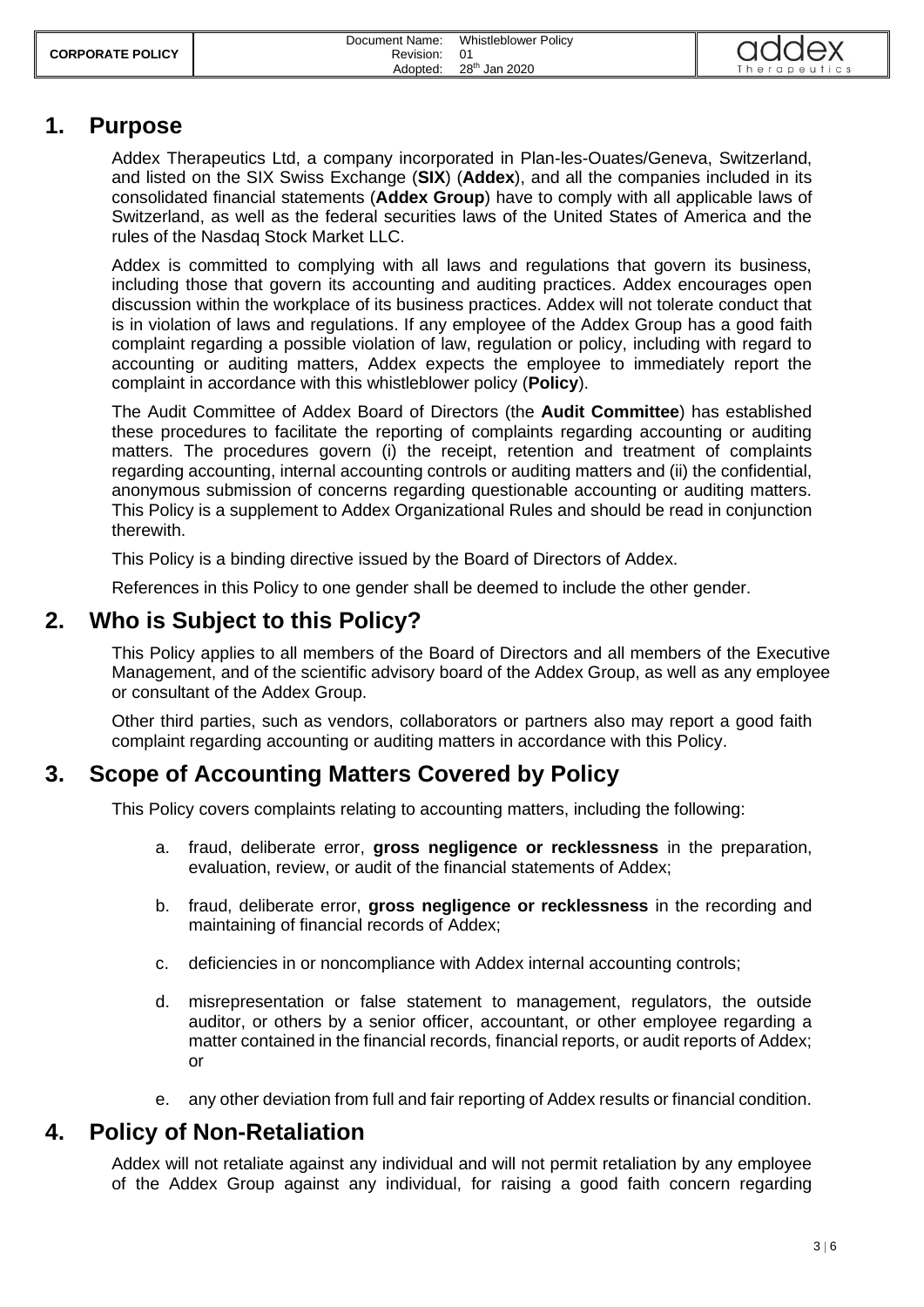| <b>CORPORATE POLICY</b> | Document Name:<br>Revision: 01 | Whistleblower Policy      | addex        |
|-------------------------|--------------------------------|---------------------------|--------------|
|                         | Adopted:                       | 28 <sup>th</sup> Jan 2020 | Therapeutics |

noncompliance with this Policy. Also, Addex will not retaliate against any individual, and will not permit retaliation by any employee of the Addex Group against any individual, for participating in the investigation of any such complaint. If any employee believes that he has been subjected to any such retaliation, or the threat of it, he may file a complaint with the Audit Committee Chair. Addex will take appropriate corrective action if an employee has experienced retaliation in violation of this Policy.

## <span id="page-3-0"></span>**5. Compliance Officer and Audit Committee Chair**

The Audit Committee has appointed a **Compliance Officer** who is responsible for certain aspects of this Policy. The Compliance Officer is responsible for administering this Policy. The Compliance Officer is **Eric Gaillard**. The Audit Committee has also designated the Audit Committee Chair as the person responsible for receiving, reviewing and then investigating (under the direction and oversight of the Audit Committee) complaints under this Policy. The Audit Committee Chair may be reached by calling or emailing the Compliance Hotline as provided below. If an employee has a complaint covered by this Policy, he must report such matter to the Audit Committee Chair. If the suspected violation involves the Audit Committee Chair, the employee must instead report the suspected violation to the Chief Executive Officer or another member of the Audit Committee.

### <span id="page-3-1"></span>**6. Anonymous Reporting of Complaints**

Addex has also established the following procedure, under which complaints regarding accounting matters may be reported anonymously. Employees may anonymously report these concerns to the Compliance Officer and the Audit Committee chairperson by either (i) leaving an anonymous message via a toll free call to the Compliance Hotline (see Appendix 1), (ii) filing a claim on a secured web-based form (see Appendix 1),, or (iii) delivering the complaint anonymously via regular mail to the Audit Committee Chair at Addex Therapeutics Ltd, Chemin des Mines 9, 1202, Geneva, Switzerland, Attention: Audit Committee Chair.

Employees should make every effort to report their concerns using one or more of the methods specified above.

The complaint procedure is specifically designed so that employees have a mechanism that allows the employee to bypass a supervisor he believes is engaged in prohibited conduct under this Policy. Anonymous reports should be factual, instead of speculative or conclusory, and should contain as much specific information as possible to allow the Compliance Officer, Audit Committee Chair and/or other persons investigating the report to adequately assess the nature, extent and urgency of the investigation.

## <span id="page-3-2"></span>**7. Policy for Receiving and Investigating Complaints**

Upon receipt of a complaint, the Audit Committee Chair will determine whether the information alleged in the complaint pertains to an accounting, internal accounting control or audit matter. The Audit Committee will be notified promptly of all complaints that pertain to an accounting, internal accounting control or audit matter and will determine the planned course of action. Complaints regarding matters other than accounting, internal accounting control or audit matter will be investigated by the Audit Committee Chair or other appropriate person designated by the Audit Committee Chair.

Initially, the Audit Committee will determine if there is an adequate basis for an investigation. If so, the Audit Committee Chair will appoint one or more internal or external investigators to promptly and fully investigate the claim(s) under the direction and oversight of the Audit Committee. The Audit Committee may also appoint other persons to provide direction and oversight of the investigation. The Audit Committee Chair or Compliance Officer, as appropriate, will confidentially inform the reporting person (if his identity is known) that the complaint was received and whether an investigator has been assigned.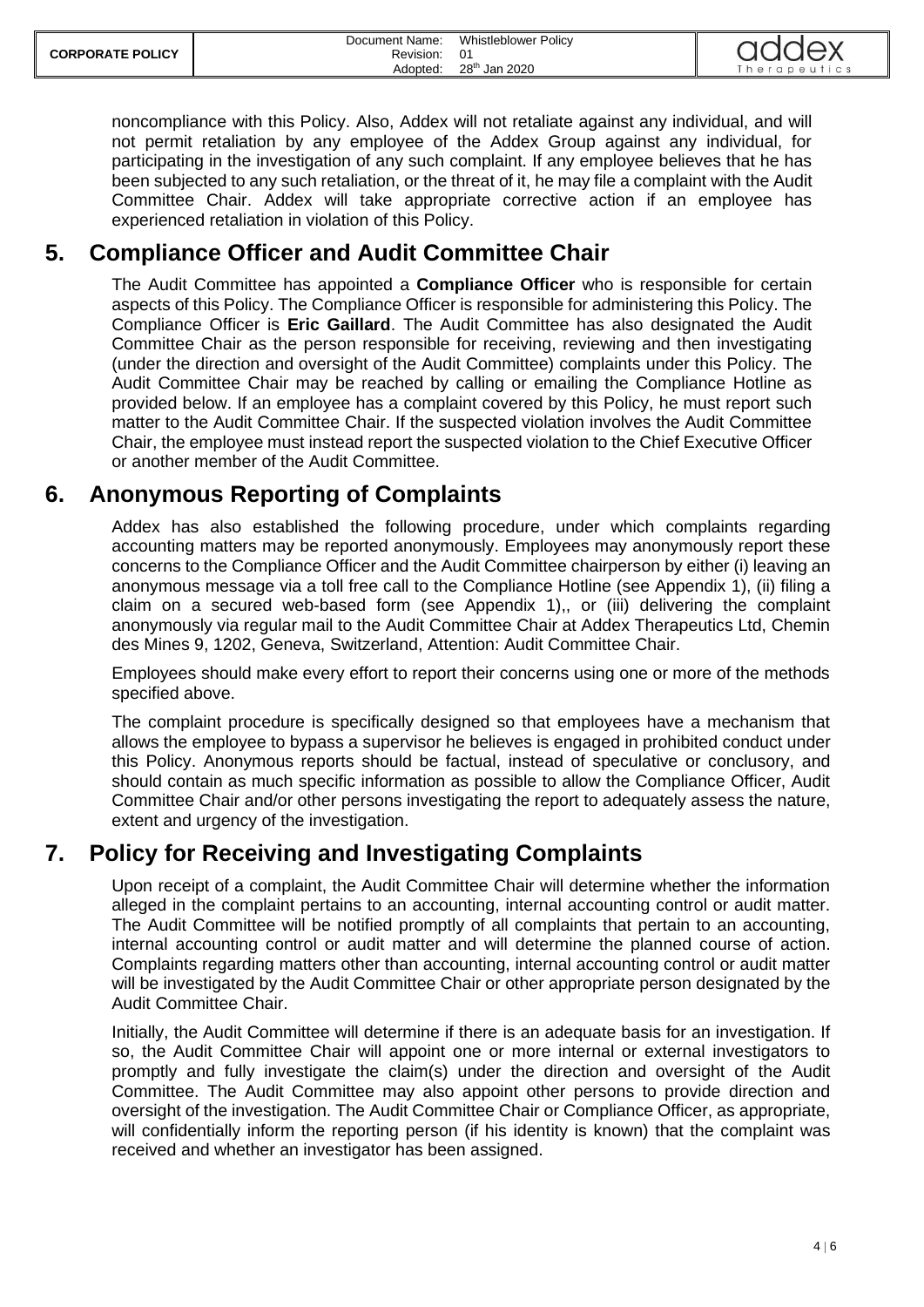| <b>CORPORATE POLICY</b> | Document Name:<br>Revision: | <b>Whistleblower Policy</b> | addex        |
|-------------------------|-----------------------------|-----------------------------|--------------|
|                         | Adopted:                    | 28 <sup>th</sup> Jan 2020   | Therapeutics |

Confidentiality of the employee submitting the complaint will be maintained to the fullest extent possible consistent with the need to conduct an adequate investigation. However, Addex may find it necessary to share information on a "need to know" basis in the course of any investigation.

If the investigation confirms that a violation has occurred, Addex will promptly take appropriate corrective action with respect to the allegations and any employees who violated this Policy (who may face disciplinary action up to and including termination of employment). Further, in appropriate circumstances, the matter may be referred to governmental authorities that may investigate and initiate civil or criminal proceedings.

### <span id="page-4-0"></span>**8. Retention of Complaints**

<span id="page-4-1"></span>The Audit Committee Chair, with the assistance of the Compliance Officer as appropriate, will maintain a log of all complaints, tracking their receipt, investigation and resolution, and will prepare a periodic summary report for each member of the Audit Committee. Each member of the Audit Committee will have access to the log and the Audit Committee Chair may provide access to the log to other personnel involved in the investigation of complaints. Copies of the log and all documents obtained or created in connection with any investigation will be maintained for a minimum of 10 years, or longer if determined necessary by Swiss law.